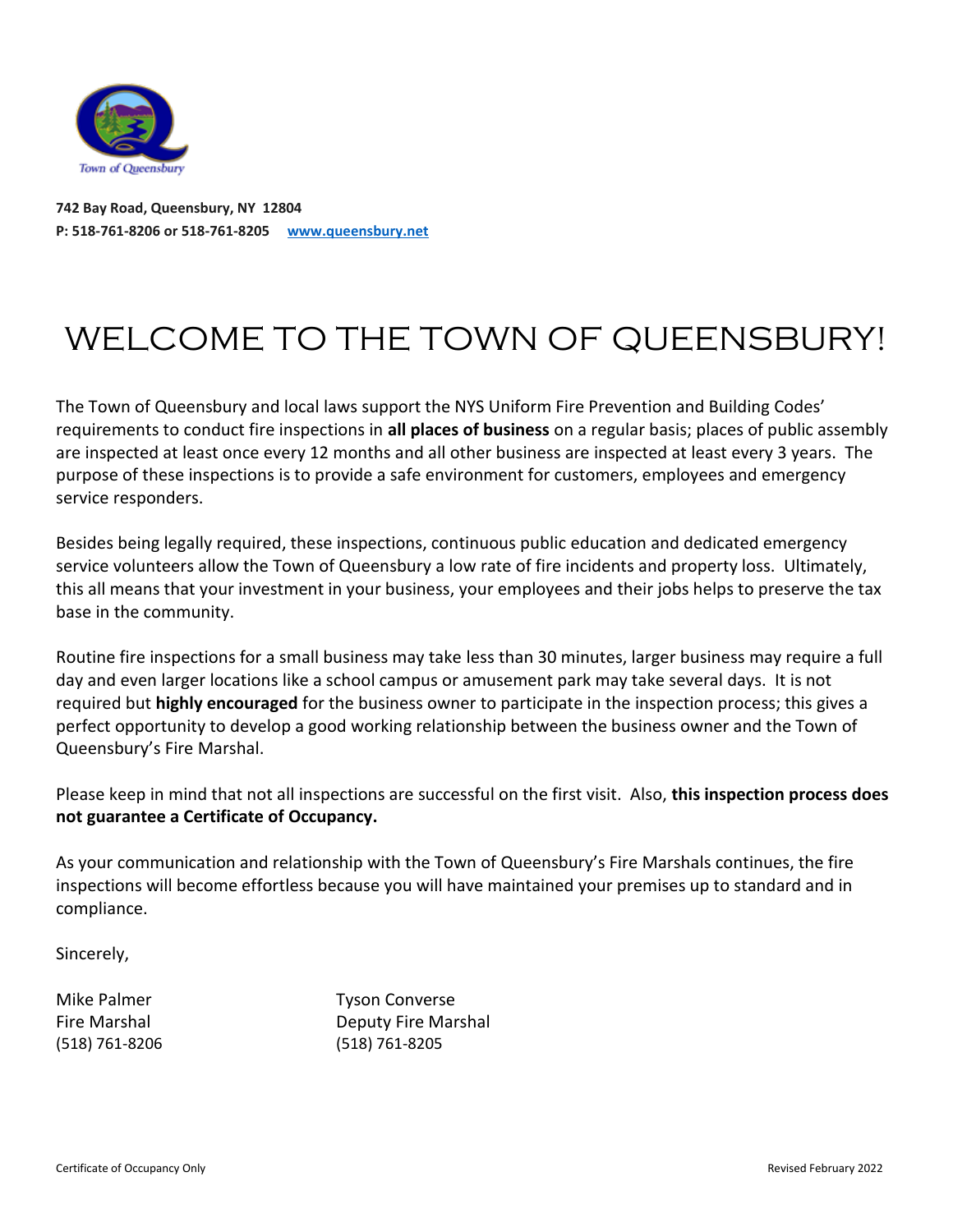

 **742 Bay Road, Queensbury, NY 12804 P: 518-761-8206 or 518-761-8205 www.queensbury.net**

## **Certificate of Occupancy Only Permit Requirements**

\*\*PLEASE READ PRIOR TO SUBMITTING YOUR APPLICATION\*\*

- You **MUST** receive approval from the Town of Queensbury and Zoning Administrator *prior to* moving any business-related materials onto the property you wish to occupy.
- Complete the attached application and submit with copies of the floor plan and plot plan of the parcel (indicating your location, if needed).
- Once your application has been reviewed and approved, you will receive a permit, Plan Review and permit card, which will allow you to move items into the space you wish to occupy.
- Any occupancy prior to this permit being issued is **prohibited** (you proceed at your own risk).
- **Prior to opening to the public:** you must pass an inspection with the Fire Marshal which will allow you to obtain a Certificate of Occupancy, allowing you to conduct business.
- Please complete ALL items on the Plan Review prior to scheduling Fire Marshal inspection.

Thank you for your attention to these requirements and please contact our office if you have any questions.

Sincerely,

John O'Brien, Director Building & Code Enforcement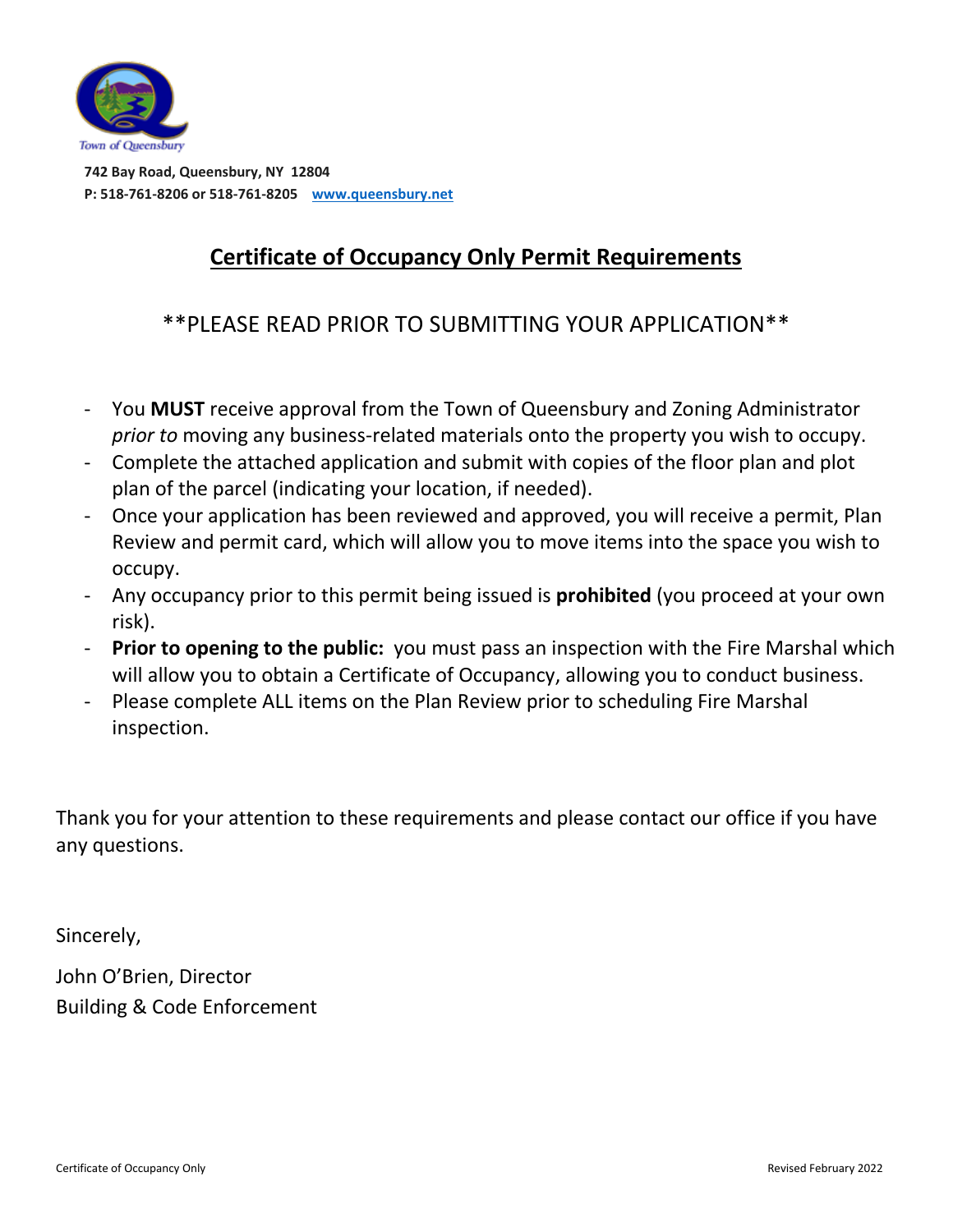## **CERTIFICATE OF OCCUPANCY ONLY**



**APPLICATION**

Office Use Only

Permit #:

Permit Fee: \$\_\_\_\_\_\_\_\_\_\_\_\_\_\_\_\_\_\_\_\_\_\_\_\_

Invoice  $\#$ :

 **742 Bay Road, Queensbury, NY 12804 P: 518-761-8206 or 518-761-8205 www.queensbury.net**

### **\*\*This application is for occupancy only, with no work requiring a building permit\*\***

\_\_\_\_\_\_\_\_\_\_\_\_\_\_\_\_\_\_\_\_\_\_\_\_\_\_\_\_\_\_\_\_\_\_\_\_\_\_\_\_\_\_\_\_\_\_\_\_\_\_\_\_\_\_\_\_\_\_\_\_\_\_\_\_\_\_\_\_\_\_\_\_\_\_\_\_

\_\_\_\_\_\_\_\_\_\_\_\_\_\_\_\_\_\_\_\_\_\_\_\_\_\_\_\_\_\_\_\_\_\_\_\_\_\_\_\_\_\_\_\_\_\_\_\_\_\_\_\_\_\_\_\_\_\_\_\_\_\_\_\_\_\_\_\_\_\_\_\_\_\_\_\_

 $\mathcal{L}_\mathcal{L} = \{ \mathcal{L}_\mathcal{L} = \{ \mathcal{L}_\mathcal{L} = \{ \mathcal{L}_\mathcal{L} = \{ \mathcal{L}_\mathcal{L} = \{ \mathcal{L}_\mathcal{L} = \{ \mathcal{L}_\mathcal{L} = \{ \mathcal{L}_\mathcal{L} = \{ \mathcal{L}_\mathcal{L} = \{ \mathcal{L}_\mathcal{L} = \{ \mathcal{L}_\mathcal{L} = \{ \mathcal{L}_\mathcal{L} = \{ \mathcal{L}_\mathcal{L} = \{ \mathcal{L}_\mathcal{L} = \{ \mathcal{L}_\mathcal{$ 

#### **BUSINESS INFORMATION:**

Name of business: \_\_\_\_\_\_\_\_\_\_\_\_\_\_\_\_\_\_\_\_\_\_\_\_\_\_\_\_\_\_\_\_\_\_\_\_\_\_\_\_\_\_\_\_\_\_\_\_\_\_\_\_\_\_\_\_\_\_\_\_\_

Business Address (including suite, space, etc.): \_\_\_\_\_\_\_\_\_\_\_\_\_\_\_\_\_\_\_\_\_\_\_\_\_\_\_\_\_\_\_

**Detailed** explanation of business (attach a separate piece of paper, if necessary):

## **\*\*\*Please provide an accurate layout of your space showing all walls, exits, stockrooms, rest rooms, counters and fixtures on a separate sheet of paper\*\*\***

**IMPORANT:** The **business owner** is responsible for keeping exits clear and maintaining exit signs and emergency lights. Fire extinguishers, fire sprinkler systems, and fire alarm systems require annual inspections by an outside contractor and the corresponding documentation must be provided to the Town of Queensbury Fire Marshal's office. Fire extinguishing systems found in kitchens and gas stations require semi-annual inspections. Any violations noted during an inspection require immediate corrective action and a re-inspection.

| Applicant name:           |       |
|---------------------------|-------|
| Applicant signature:      | Date: |
| Property Owner name:      |       |
| Property Owner signature: | Date: |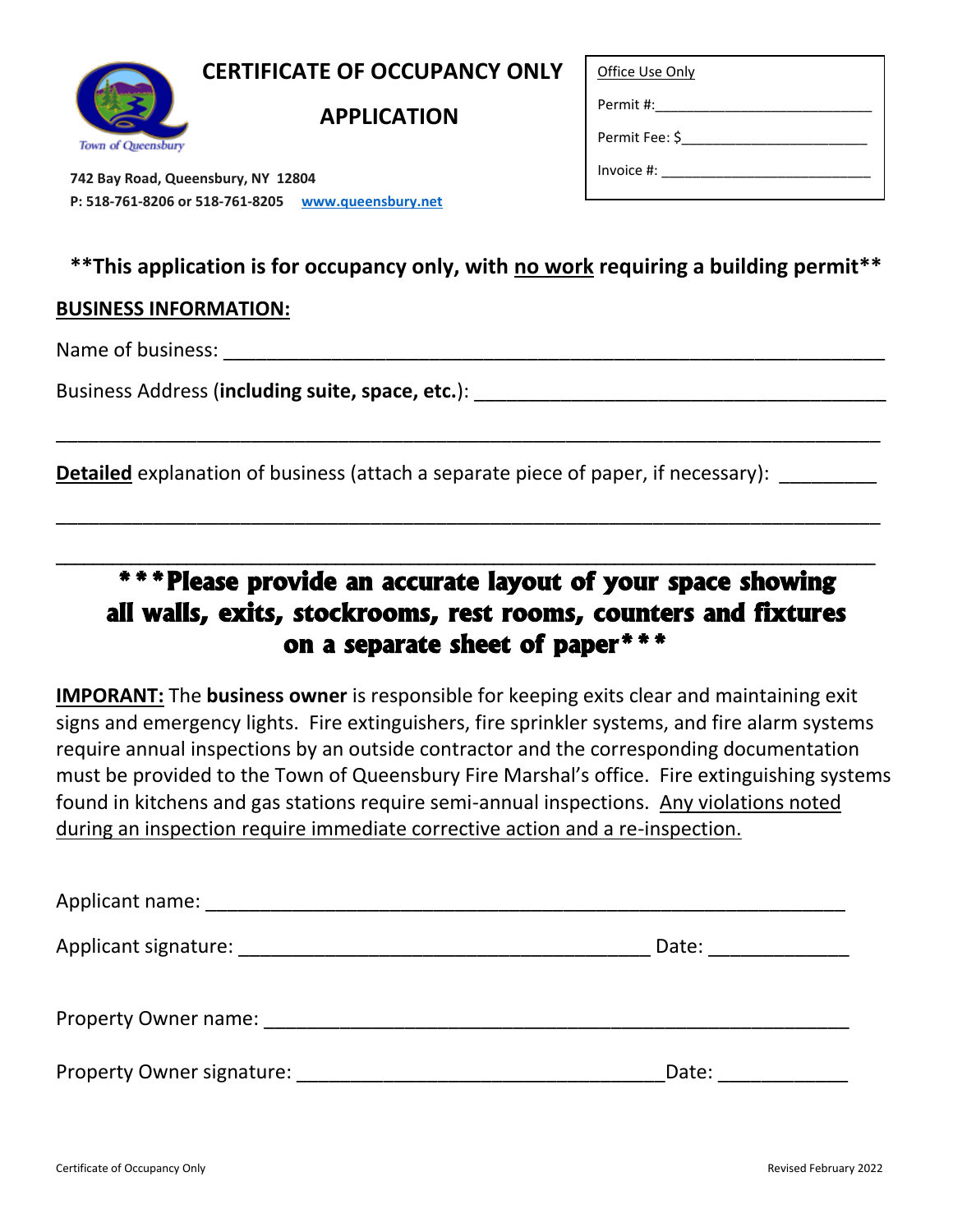

742 Bay Road, Queensbury, NY 12804 P: 518-761-8206 or 518-761-8205 www.queensbury.net

## **CONTACT INFORMATION: PLEASE PRINT LEGIBLY OR TYPE, PLEASE INCLUDE AN EMAIL**

| • Applicant:         |                                                                                                                   |
|----------------------|-------------------------------------------------------------------------------------------------------------------|
|                      |                                                                                                                   |
|                      |                                                                                                                   |
|                      |                                                                                                                   |
|                      |                                                                                                                   |
|                      |                                                                                                                   |
| • Business Owner(s): |                                                                                                                   |
|                      |                                                                                                                   |
|                      |                                                                                                                   |
|                      |                                                                                                                   |
|                      |                                                                                                                   |
|                      |                                                                                                                   |
| • Manager:           |                                                                                                                   |
|                      |                                                                                                                   |
|                      |                                                                                                                   |
|                      | Cell Phone: ((1, 2) 2020 [2010] Land Line: (2, 2020) 2020 [2010] Cell Phone: 2(2020) 2020 [2010] 2020 [2010] 2020 |
|                      |                                                                                                                   |
| • Property Owner(s): |                                                                                                                   |
|                      |                                                                                                                   |
|                      |                                                                                                                   |
|                      |                                                                                                                   |
|                      |                                                                                                                   |
|                      |                                                                                                                   |
|                      |                                                                                                                   |
|                      |                                                                                                                   |
|                      |                                                                                                                   |
| Email:               |                                                                                                                   |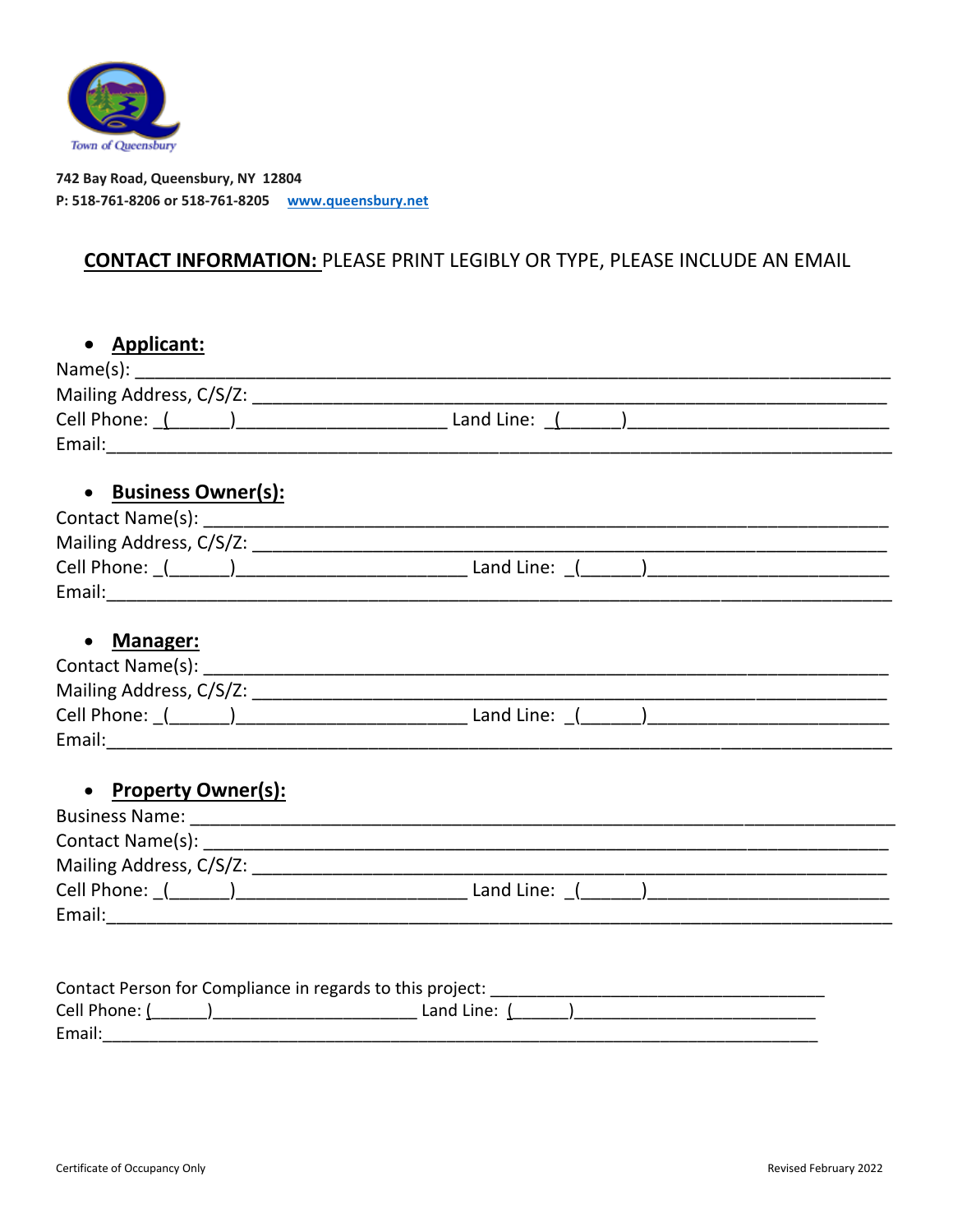

**742 Bay Road, Queensbury, NY 12804 P: 518-761-8206 or 518-761-8205 www.queensbury.net**

## **EMERGENCY CONTACT INFORMATION**

\*\*THIS FORM IS USED TO ASSIST EMERGENCY SERVICE PERSONNEL WHO MAY BE CALLED TO YOUR BUSINESS AFTER HOURS. PLEASE BE SURE THE CONTACTS LISTED BELOW ARE WILLING AND AVAILABLE TO REPSOND DURING OFF-HOURS TO ASSIST POLICE AND/OR FIRE PERSONNEL IN GAINING ENTRY TO YOUR BUILDING.\*\*

**PLEASE BE ADVISED THAT FAILURE TO ASSIST EMERGENCY SERVICE PERSONNEL MAY RESULT IN DAMAGE TO YOUR BUILDING BY POLICE AND/OR FIRE PERSONNEL.**

| Main Phone: (112022) 2022 [10] Secondary Phone: (22022) 2022 2022 2023                                         |  |
|----------------------------------------------------------------------------------------------------------------|--|
|                                                                                                                |  |
|                                                                                                                |  |
| Main Phone: (11992) 2020 12: Secondary Phone: (22: 2020) 2020 2020 2021 2022 2020 2021 2022 2021 2022 2022 202 |  |
|                                                                                                                |  |
|                                                                                                                |  |
|                                                                                                                |  |

TOWN OF QUEENSBURY FIRE MARSHAL'S OFFICE P: 518-761-8206 F: 518-745-4437 firemarshal@queensbury.net Fire Marshal Mike Palmer Deputy Fire Marshal Tyson Converse